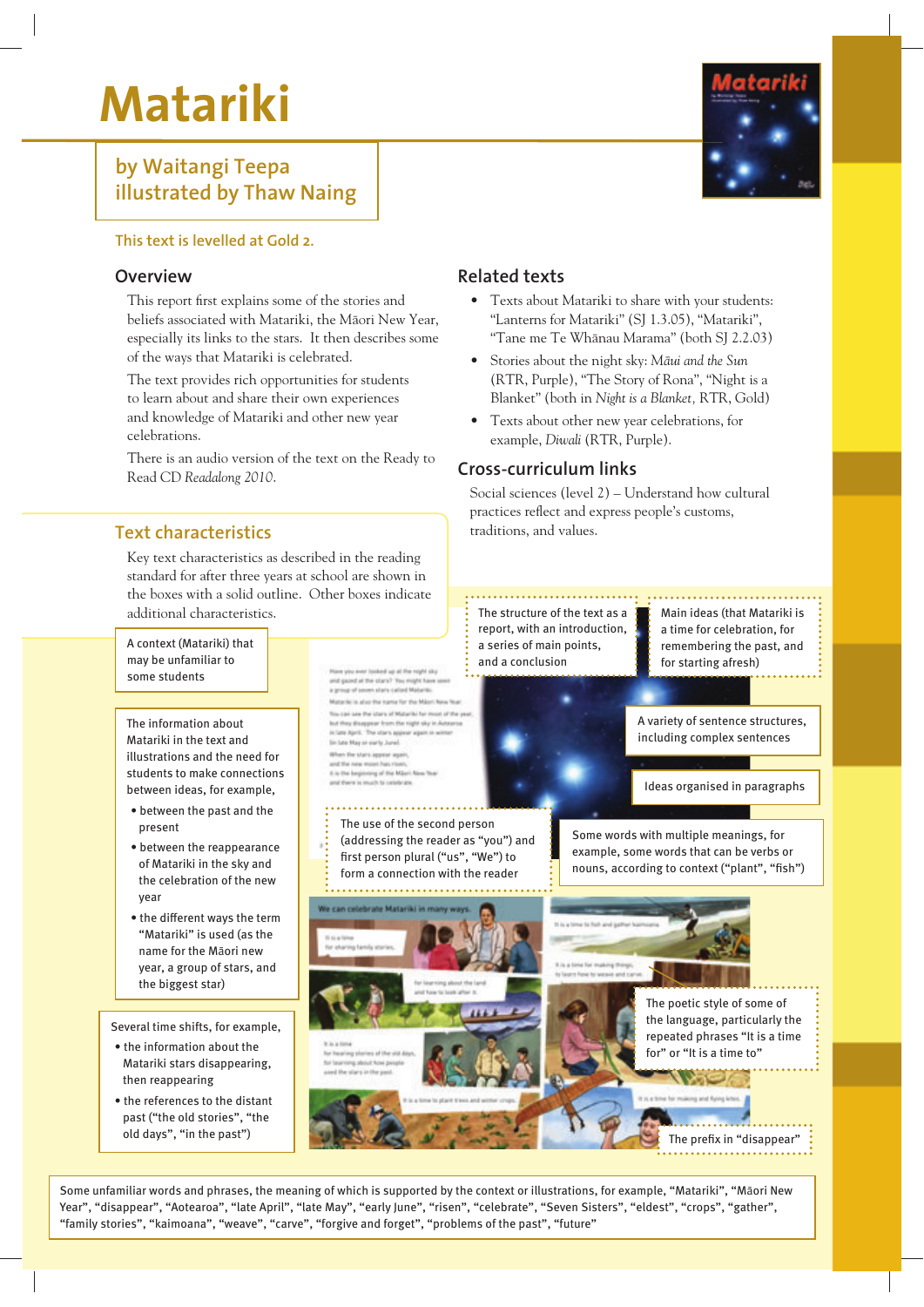#### **Suggested reading purpose**

• To find out and share ideas about Matariki and talk about the connections to our own lives

#### **Setting a learning goal**

*(What opportunities does this text provide for students to learn more about how to "read, respond to, and think critically about" texts?)*

To meet the reading purpose, students need to draw on a range of comprehension and processing strategies, often simultaneously. The strategies, knowledge, and skills below link to *The Literacy Learning Progressions.* Select and adapt from them to set your specific learning goal. Be guided by your students' particular needs and experiences: who they are, where they come from, and what they bring (*Reading and Writing Standards for Years 1–8*, Knowledge of the learner, page 6).

This text provides opportunities for students to:

- make connections between sections of the text and to their own knowledge and experiences
- summarise main points
- use word-solving strategies to work out the meanings of unfamiliar words and phrases.

#### **Introducing the text**

- Discuss why celebrations are important in all cultures. Discuss celebrations around "time", changing seasons, and those that occur for other reasons.
- Ask the students to share what they know about the celebration of Matariki. Depending on the extent of their prior knowledge, you could use the illustrations on the cover, pages 4–5, and/or pages 6–7 as prompts. The illustrations clearly convey the idea of a link between the stars in the sky and the celebration of Matariki.
- Encourage the students to also make connections to what they know about other new year celebrations, for example, Chinese New Year or Diwali. If possible, provide opportunities for English language learners who share the same first language to talk together and then share their ideas with the group.
- Share the reading purpose and learning goal. Explain that there is some complicated information in this text but that summarising the main points will help them understand the connections between the ideas.

#### **Reading the text**

Below are some behaviours you could expect to see as the students read and discuss this text. Each example is accompanied by instructional strategies to scaffold their learning. Select and

adapt from the suggestions according to your students' needs and experiences.

#### **The students identify and summarise main points.**

#### **The students make connections between sections of the text and to their own knowledge and experiences of new year celebrations.**

- These behaviours support each other so the teaching suggestions for both are combined here.
- Remind the students of the idea of a link between the stars and the celebration of Matariki (from the introductory discussion)*. Page 2 will tell you about this link.* Have the students read the first three paragraphs, and together summarise the main point: that "Matariki", as well as referring to the new year, also refers to a group of stars.
- Have the students read the rest of page 2 to find out more about the Matariki stars. Allow plenty of time to discuss and clarify the two main points here: that the stars disappear for a short time, and that when they reappear, it marks the beginning of the new year celebration. Note that this implies a further point: that the celebration of Matariki, like a number of other new year celebrations, lasts for more than one day.
- If necessary, prompt the students to make connections to what they know about the moon (its changing appearance) to support them with understanding the concept of the moon rising. Explain that "risen" is the past-tense form of "rise".
- To help the students clarify the connections between the information in the text, set up a chart with three columns (such as the example below) or a Venn diagram. Together, summarise the main points so far under the most appropriate heading.
- Have the students read page 4 and think, pair, and share about the main points. Discuss the purpose of the heading on this page. Draw out the idea that the information on this page is like a "text box", providing more detail about the stars. *Where on our chart do these points belong?*
- Ask the students to read page 5. Discuss the new idea – the long-held belief (from the "old stories") about the link between the stars and plentiful food. Draw out the idea that this main point applies to both the stars and the concept of the new year – because, in the old stories, the stars signal what the new year will be like. Add these new points to the chart.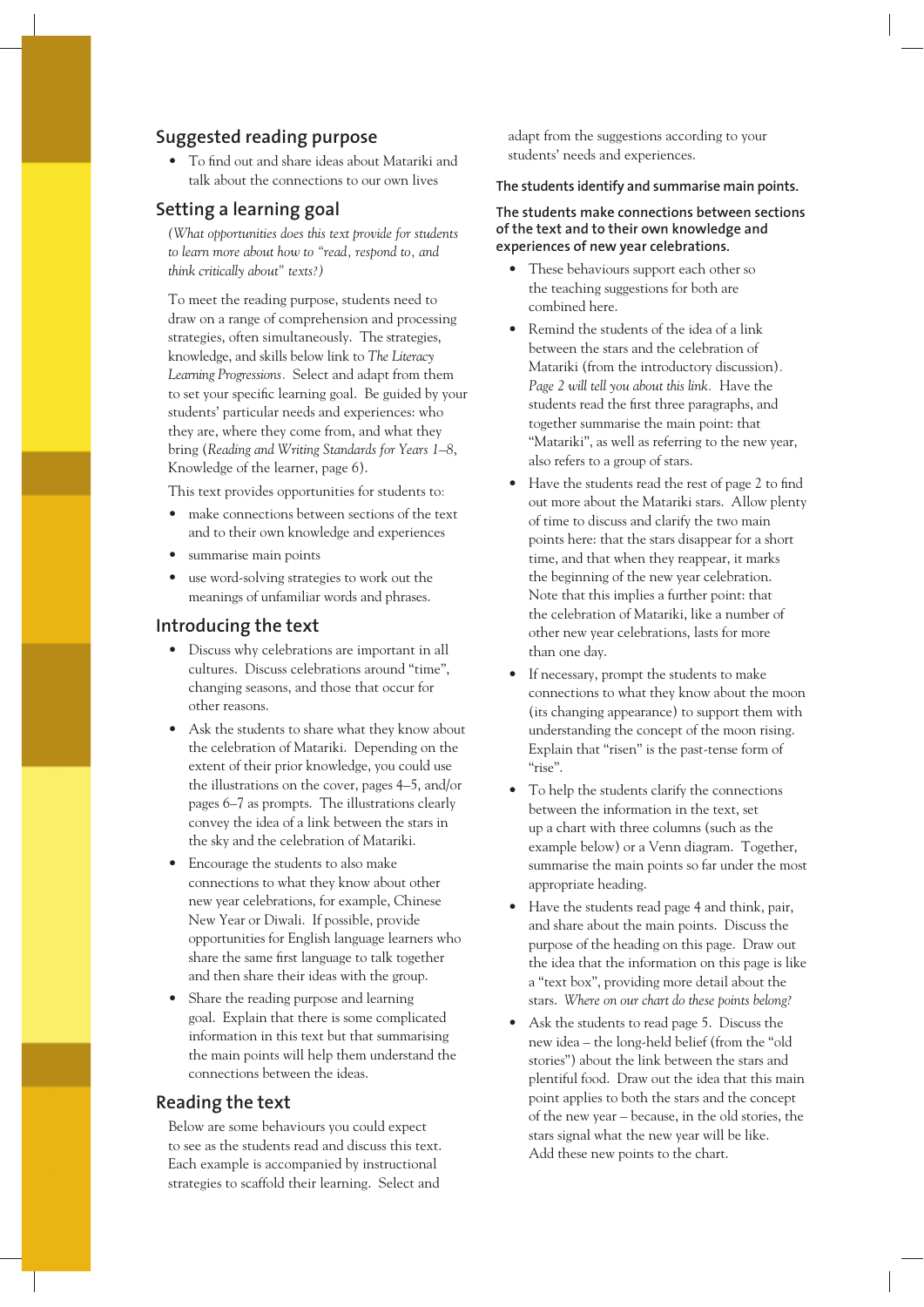- Before reading on, have the students read the only heading on page 6 and briefly explore the layout and illustrations on pages 6 and 7. *What connections have you noticed with the previous page?* The students can refer to page 5 or to the summary chart to notice that several of the illustrations on pages 6 and 7 refer to stories and food. Draw out the idea that these pictures are a bit like a time shift to the present day, showing some ways that Matariki is celebrated.
- Have the students read pages 6–8. Together, summarise the information to add to the chart.
- Review the chart together to clarify and discuss the links between the information in the text. The students could add any other ideas that have arisen as a result of reading the text (for example, the idea of Matariki lasting more than one day).

| About the<br>Matariki group<br>of stars                                                                                                                                                                           | Connections<br>(about both)                                                                                                                                                                                                                                                                                    | About Māori<br>New Year                                                                                                                                                                                                                                                                                                     |
|-------------------------------------------------------------------------------------------------------------------------------------------------------------------------------------------------------------------|----------------------------------------------------------------------------------------------------------------------------------------------------------------------------------------------------------------------------------------------------------------------------------------------------------------|-----------------------------------------------------------------------------------------------------------------------------------------------------------------------------------------------------------------------------------------------------------------------------------------------------------------------------|
| a group of seven<br>stars<br>disappear and<br>then come back<br>also called the<br><b>Seven Sisters</b><br>(and other<br>names)<br>biggest star also<br>called<br>Matariki<br>(guides her<br>younger<br>sisters). | Māori New<br>Year starts<br>when the stars<br>reappear<br>Matariki<br>happens in<br>winter<br>old stories and<br>beliefs about<br>these stars<br>(when they<br>shine<br>brightly,<br>it will be a<br>good year for<br>growing and<br>gathering<br>food)<br>both have<br>been around<br>for a very<br>long time | ways of<br>celebrating:<br>sharing family<br>stories and<br>stories about<br>the past<br>learning about<br>the land and<br>how to look<br>after it<br>gathering<br>seafood<br>learning how<br>to make things<br>enjoying being<br>with family<br>and friends<br>saying<br>goodbye to old<br>problems<br>making new<br>plans |

#### **Matariki – main points**

• Encourage the students to make connections to their own experiences of celebrating the new year. For example, they could share other experiences of Matariki that are not mentioned in this text, or they could talk with a partner about something they do that is the same and one thing they do that is different in the way they celebrate the new year. To support your students, especially English language learners, you could use a speaking frame to show a way they can talk about similarities and differences. Model a sentence that describes a similarity or difference, for example, *For new year my family has a party but at Matariki people go fi shing.* Then write your sentence into a speaking frame like the one below. Take out the optional parts of the sentence and have the students create their own sentences.

| For new year my<br>family | and | at Matariki people |
|---------------------------|-----|--------------------|
| For new year my<br>family | but | at Matariki people |

• Revisit the learning goal and support the students to track how they met it. *How did summarising help you to make connections to information in the text?*

#### **The students use word-solving strategies, including knowledge of syntax, to work out the meanings of unfamiliar words.**

- Prompt students to break up multi-syllabic words into recognisable chunks or syllables, for example, "dis-ap-pear", "A-o-te-a-ro-a", "ce-lebrate". You can model this on a whiteboard. Using context, they are likely to work out the words after the first few syllables.
- Encourage the students to use context and the contrast with "early" (as in "early June") to work out the meaning of "late April" and "late May". If necessary, explain that it means "near the end of" the month (and prompt the students to work out what "early June" would mean).
- On page 5, prompt the students to use the illustration and context (the idea of warm weather, and the words "growing" and "Plants") to help with the meaning of "crops".
- For students who may not be familiar with the term "kaimoana" on page 7, the word "seafood" on page 5 is a useful clue.